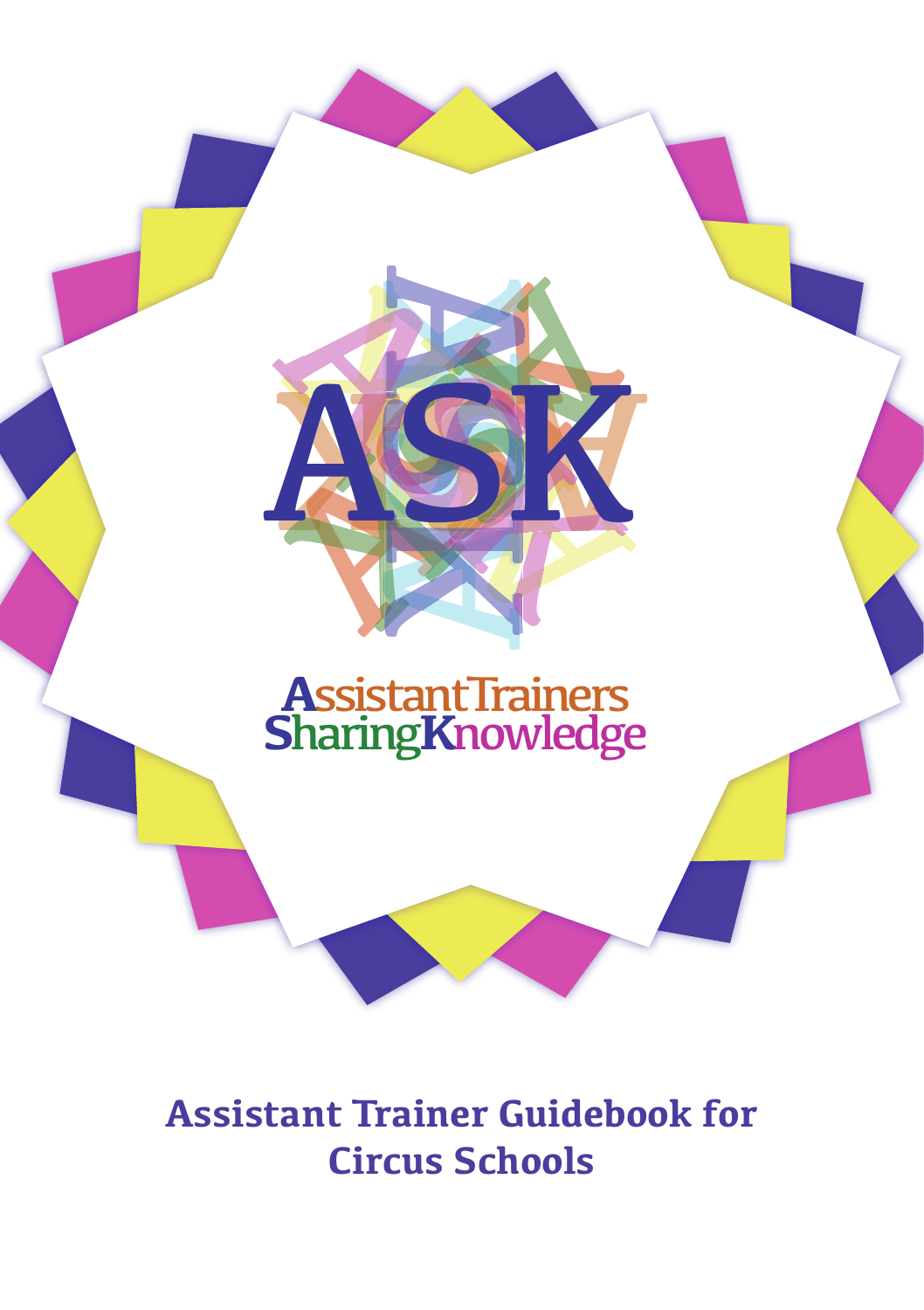### Introduction

This booklet is a guide to provide tips for circus training organisations on how to support assistant trainers. Due to the differences in practice, culture and laws across the EU, the contents are intended as suggestions, and each organisation can adapt them according to their own circumstances. This guidebook and curriculum focuses on pedagogical training: it is assumed that each organisation will train assistant trainers in circus techniques in their own way. This booklet is a guide to any three contracts we are the contract of the contract of the contract of the contract of the contract of the contract of the contract of the contract of the contract of the contract of the con

It was developed as part of the Assistant Trainers Sharing Knowledge (ASK) KA2 Erasmus+ Project which ran from 2018-2020. 79 trainers from 11 different European countries worked together to produce this, supported by three facilitators.

#### Glossary

AT - Assistant Trainer **HT** - Head trainer or equivalent: person T - Trainer responsible for guiding the AT's training. HT & T can in some cases be the same person.

### Why Take on Assistant Trainers?

An assistant trainer can be a valuable asset to a circus training space. As well as acting as an extra pair of hands, an AT can:

- Serve as a role model for young people attending classes
- Demonstrate skills while the trainer explains them
- Improve the ratio of trainers to students
- Keep the classes fun!

Taking on an AT can increase the AT's future opportunities by increasing their competencies and adding to their CV's.

From the organisation's point of view, taking on an AT is an indication that it is planning for the future: training young people to become future trainers.

### An Assistant Trainer's Learning Journey

In the following pages we outline the support an organisation will need to give to ensure an AT has a good training experience. The AT may be working towards becoming a trainer, or an AT may be content with achieving this level and remaining an AT.

Some countries have training courses for ATs. In this instance the organisation may need to support the AT through an internship. In countries without an official AT course the AT's organisation will be wholly responsible for the training. In this case, refer to the ASK curriculum.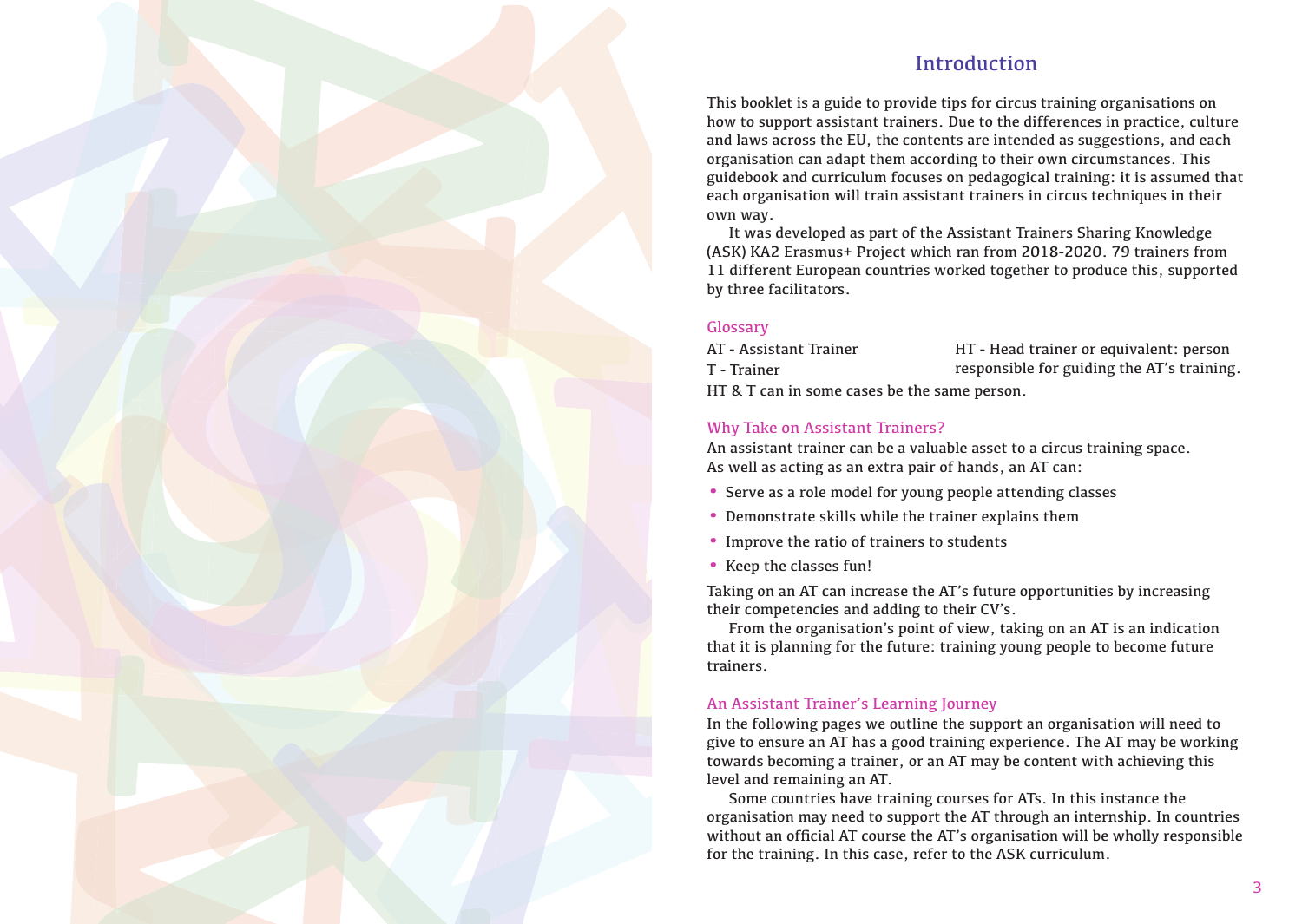### The ASK Curriculum

This guidebook is a companion to the ASK curriculum, which is a comprehensive course to teach an assistant trainer. It is designed to be used either as a course to teach a group of ATs, or for organisations to use it to teach individual ATs. You can download the ASK curriculum through the EYCO Website Resource page at www.eyco.org.

### Primary Responsibilities of a Circus School

- To provide an appropriate training space
- Clarity: provide appropriate paperwork. Inform ATs about policies, and rigging and safety procedures in the space
- To provide a supervisor/mentor
- To make an agreement or contract with the AT
- An AT should not in any circumstance be considered a replacement for a HT or T.

# Preparation - First Steps

### Introducing your AT to your Organisation and Training Space

Every country has its own laws, customs and procedures, so the process of taking on an AT will vary from country to country, and from organisation to organisation.

This section deals with the preparation an organisation needs to do before an AT begins their training. We suggest using this information to make a document or info pack, which can be given to the AT on their first day. This could take a variety of formats: e.g. a file or folder with paperwork, which the AT can add to as they go along, or a diary/journal with pre-prepared information on the inside pages.

### Background of Organisation

Write an introduction explaining your organisation to the AT. This should give the AT an idea of the type of organisation they are working for. Some things you may want to include:

- History Values
- Vision Statistics
- 

- -
- Goals Calendar of Events & Notable Dates

### Where to find more information

### **Methods**

You may want to let the AT know about your working methods, how your classes are structured, and what your aims are. This might be the same in all of the organisation's work, or they may differ depending on which class the AT is assisting on.

Your methods might be defined by your mission statement. Or you might want to go into more detail, as in the example below.

### Examples

| <b>Name of Class</b>                                                 | <b>Our Aims</b>                                                                         | <b>Our Methods</b>                                                                                                                                  |
|----------------------------------------------------------------------|-----------------------------------------------------------------------------------------|-----------------------------------------------------------------------------------------------------------------------------------------------------|
| Age 5-7 youth circus<br>beginners                                    | To introduce children<br>to circus skills in a<br>fun, interactive way                  | Circus games,<br>theatre games,<br>working on whole<br>group activities                                                                             |
| <b>Circus Stars</b>                                                  | To prepare young<br>people age 16-18 for<br>circus school auditions                     | Conditioning and<br>flexibility sessions<br>in each class.<br>Small group and<br>1:1 training. Work<br>towards termly<br>performances               |
| All-stars circus<br>class. An integrated<br>class for all abilities. | To create an<br>atmosphere where<br>everyone feels<br>welcome, valued and<br>supported. | Circus games; peer-<br>to-peer learning;<br><b>Focus on supporting</b><br>young people- if<br>they want to try<br>something, we will<br>find a way! |

### Structure

Make a diagram of the staff structure in your organisation in relation to the AT: who holds responsibility/who they need to communicate with about what.

This could take the form of a pyramid, a map of the organisation, or simply a contact list.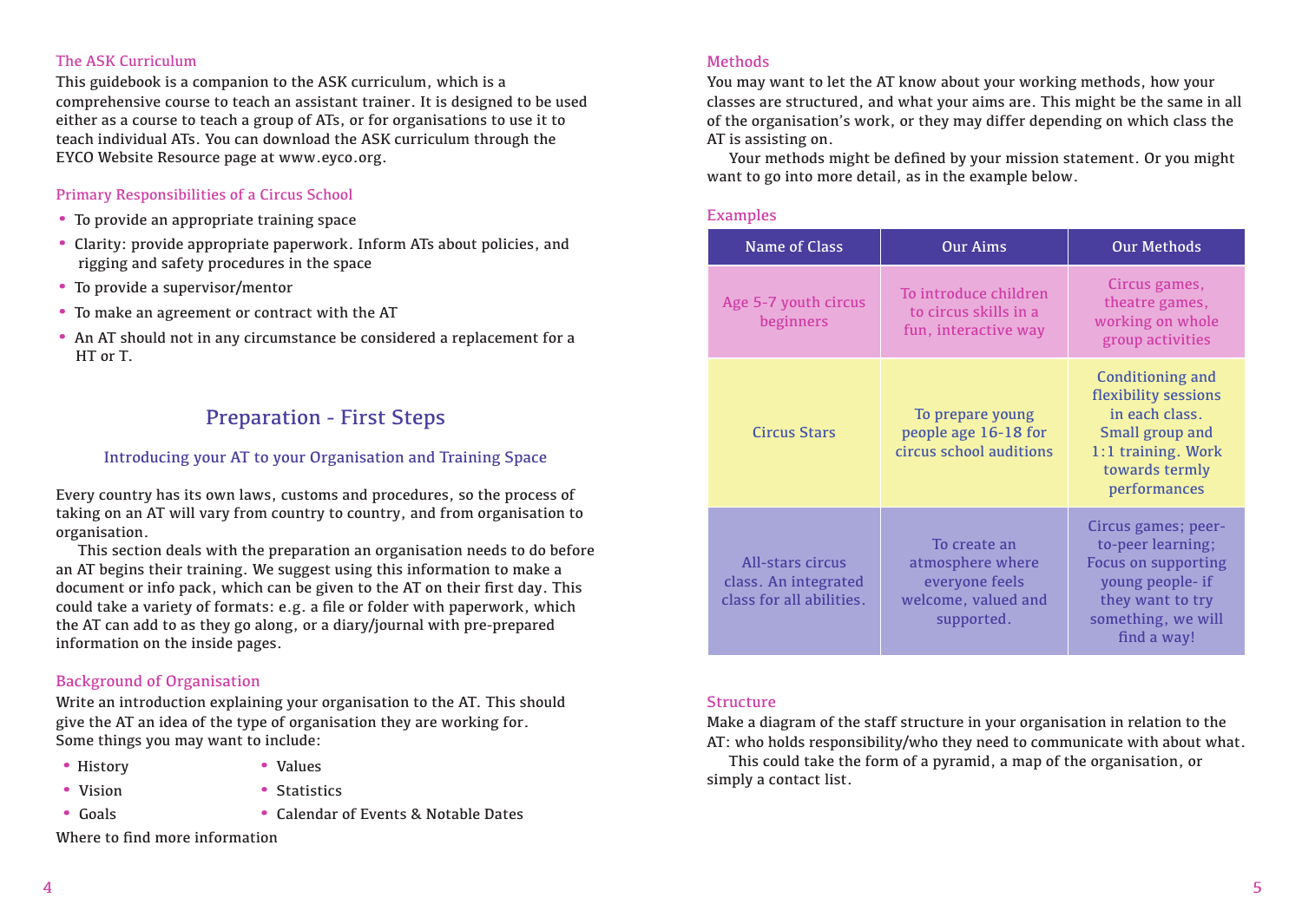### **Practicalities**

### What Responsibilities do you have Towards your AT?

### 1) Responsibility in the Working Space

### Organisation/ HT/ T/ AT: Who is Responsible?

Make clear guidelines about who holds responsibility in different circumstances. This is essential for the AT to feel secure in their role. For example, if it is clear that communication with parents in certain circumstances is the role of the HT, the AT can feel comfortable signposting parents in their direction when these occasions arise.

Prior to the AT starting, it may be useful for the HT, and the circus organisation to think about who holds responsibility in a range of different circumstances. There will always be flexibility in how much responsibility an AT should be given depending on maturity, age, experience and familiarity. But it's good to establish some basic principles.

### Code of Conduct: How to Behave Inside and Outside of Classes

Most organisations will have a code of conduct that outlines how trainers are expected to look and behave in relation to their students. This can cover how they dress, speak, and interact. It can also include the organisation's guidelines on trainer/student interactions on social media.

### Safeguarding Policy

A safeguarding policy will outline all aspects of how an organisation works to keep people who use its services, and work for it, safe. It will also contain procedures to make this possible. Safeguarding is by its nature aligned with the laws of the country, therefore schools should look to their national umbrella organisations or local authorities for guidance on this.

### First Aid

Does the AT know what to do in case of an accident? Again, expectations differ between countries. Some expect ATs to be fully trained in first aid, others will only expect the AT to report immediately to the HT or T, which assumes that they will not be in a position where they are on their own. The main message is clarity on action.

### Criminal Record Checks

Procedures differ again in different countries. If you are unsure what checks need to be made, check with relevant authorities in your country. Depending on the AT's age and the country, they may need a criminal record check prior to starting.

## 2) Use of the Space

### Safe training Space & Safe Use of Materials

Take the AT on a tour of the space and explain how you work together to keep it safe. If you have risk assessments, introduce the AT to them at this point.

### Storeroom

Pay particular attention to the way equipment is stored in the space, and the way it should be put back, as well as whose responsibility this is. If young people clear up after a class, stress that the AT needs to double check it is all put away properly.

### Rigging Policy of the School

This is an important area that needs clarity: who can rig, and to what extent? What happens if a piece of equipment is needed for a class and isn't rigged? This is a good point to discuss advanced planning and who the AT needs to talk to if rigging needs to be done. Also discuss what happens if a piece of equipment needs repairs, and procedures around rosin/chalk use.

### Safety of Participants

This will be included in any safeguarding/child protection documents, but it is worth having a discussion on all aspects of safety: physical, mental and emotional.

### 3) Contract/ Payment

Legalities will differ in each country around this. The important message is clarity. Is the AT on a salary, or volunteering? How do they get paid? Tax details? Discuss their status – self employed, employed, invoicing, dates of payments, methods and bank details.

### **Job Description**

It is helpful to have a job description for the AT so that all of the information covered so far is available in writing, and agreed in advance. It also gives a point of reference for the AT if they are being asked to perform duties outside of their agreed role.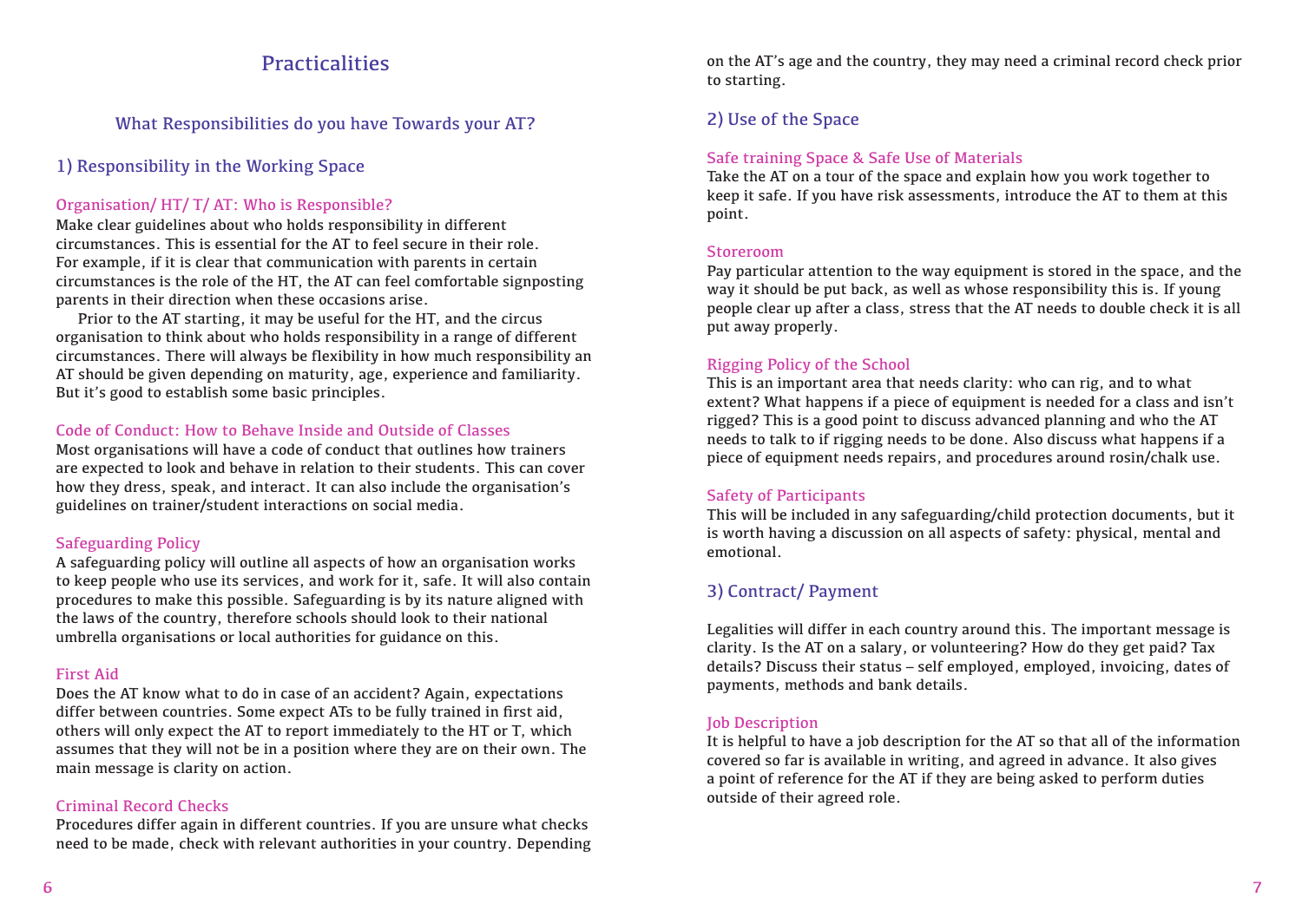### The Learning Journey of the AT

### **Competencies**

#### Feedback

It is important for the AT to learn to give and receive feedback. Feedback takes place between the HT and the AT, the AT and the students, and the students and the HT. In all cases feedback should be in both directions. Discuss how this happens in your school: is there a regular weekly staff/ trainers meeting? A termly evaluation with the students? How formal is the feedback? Do you keep records?

It is very important that time is allocated to this; it should be factored into the HT's weekly duties, and budgeted for appropriately.

Feedback between the HT and AT will include looking at the AT's ability to observe and analyse: can the AT look at technique in the student's practice and suggest adjustments?





Reflection between the HT and AT is a valuable process and should be part of the AT's learning. They should also be encouraged to self reflect. A good way to do this is as part of an appraisal. This is a two-way conversation, usually between the HT and AT and involves continuous reflection and goal setting. Questions should be 'open' to encourage conversation. It is useful for the AT to keep a journal to record their learning and progress.

This is a good tool for self-reflection, and can also be used in appraisals as a tool to remember any issues, difficulties and successes that the AT may have had since the last appraisal.

### Pedagogical and Circus Knowledge

The AT's learning journey should include some theoretical learning, including:

- Pedagogical methods
- Teaching and learning styles
- Circus history

It is also important for you to provide opportunities for them to see other teachers work.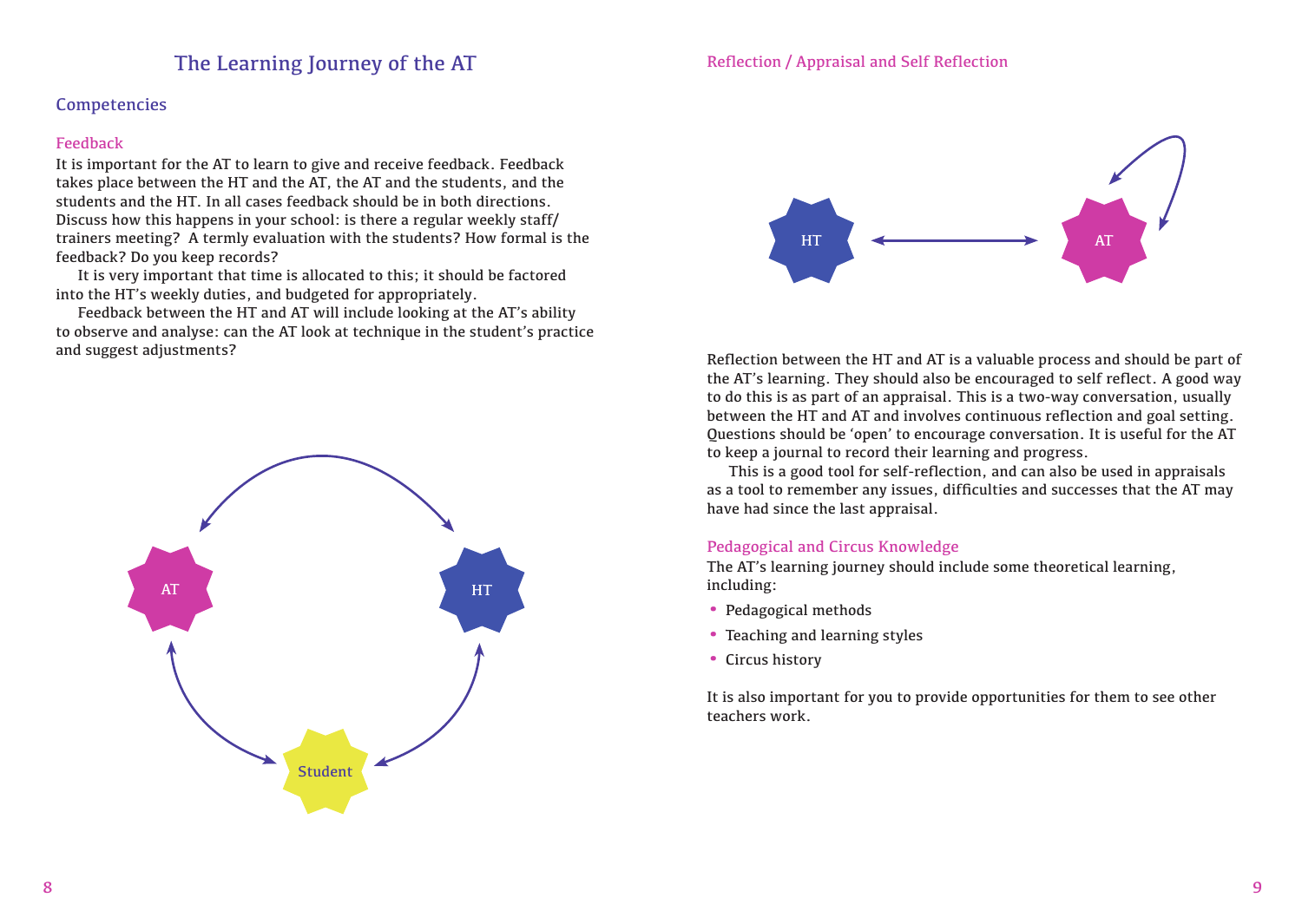### Autonomous Work

The learning process should gradually support the AT towards being capable of autonomous work: for example, to lead a game or a small group session. The time an AT spends leading a group can be short at first, increasing gradually over time.

### **Safety**

### Emotional Safety

Throughout the AT's learning journey it is important to consider their safety: in particular, as employers, their emotional safety. Make sure that they are aware of company procedures in case of bullying or intimidation. Be sure that they know who they can talk to if they have any issues. Try to make sure that more than one person can be approached for this.

### Physical Safety

The AT should be conscious of keeping themselves safe, as well as their students. The following considerations apply in all training:

- Spotting- how to spot
- Rigging- clarity on rigging regulations in the space
- Physical Preparation- knowledge of warm ups and cool downs, and general body care
- Mats- how to use and care for them
- Safety- around hair, jewellery, piercings, and clothes
- Hydration

### Planning and Developing their Own Practice

Help the AT to set their own personal goals. Discuss what resources they need to achieve them, and how the circus school can help. Discuss what freedom they can have in using the circus space, and what support they need. Encourage them to have a wide perspective: help them research and give advice on their personal development.

### Providing a Good Working Environment

All of the above will help to ensure a good environment for the AT. However keep in mind that the following is vital for their happiness in the workplace:

- Communication- clarity of communication is important at all levels, for understanding, feeling included, confidence, and empowerment.
- Teamwork- feeling part of a team is essential when an AT is learning. This will give them the support and encouragement they need on their learning journey.
- Inclusion at events, meetings etc.- It is important to make the AT feel part of the organisation. Of course, this doesn't need to be all meetings, but make sure they are included when possible.
- Meeting other ATs- It may be useful for the AT to meet others who are on the same journey as them. This could be done by arrangement with other schools.

# Checklist

### Does the AT Know the following?

- The vision and goals of the circus school
- The organisation structure and contacts
- Their job description
- Where/who to get more information from
- Their growing path
- The structure of their training (the duration, and how it ends)